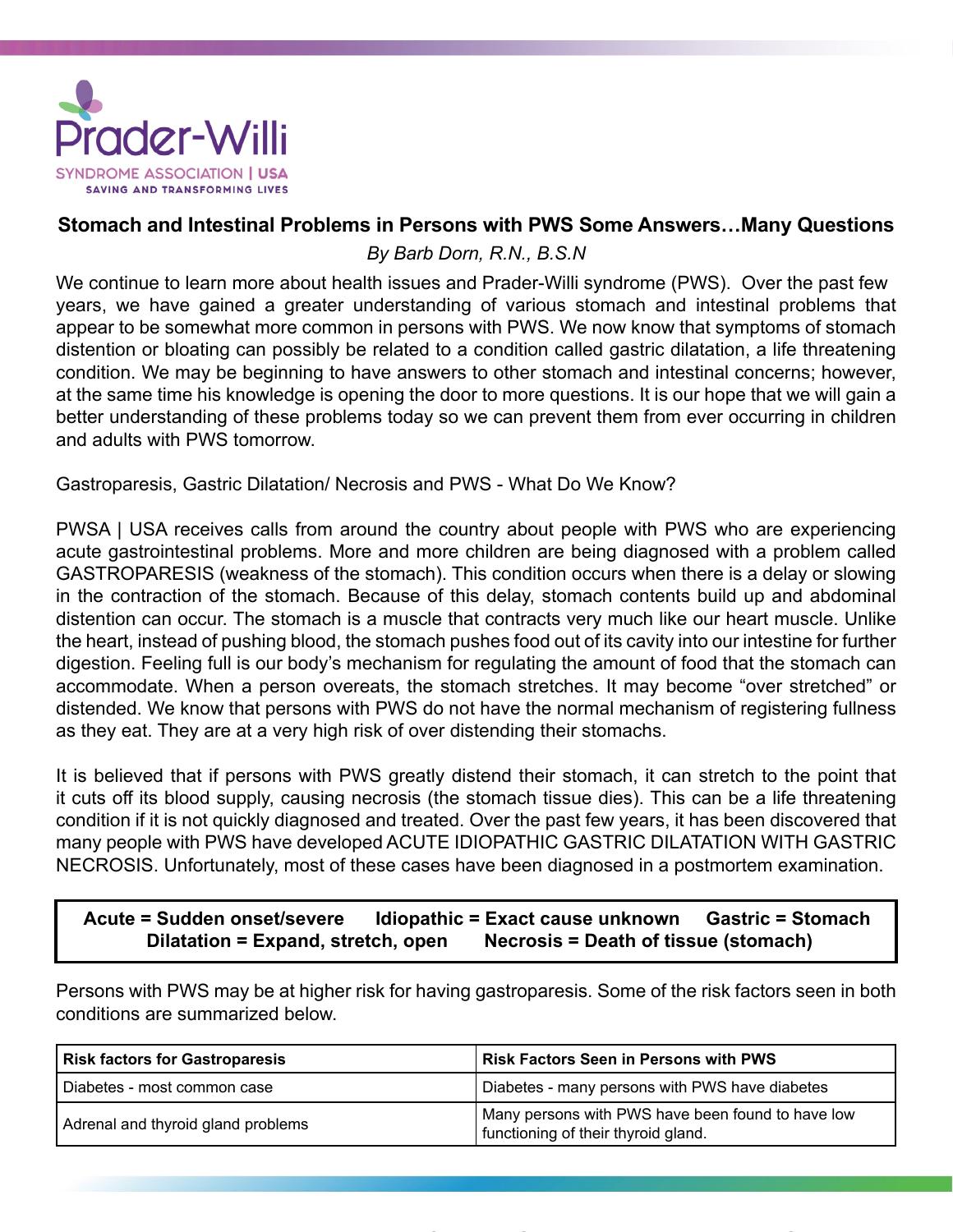| Certain drugs weaken the stomach - many antidepressants  <br>and heart medications | Many persons with PWS take antidepressants medications<br>as part of behavior management and some may be taking<br>heart medications. |
|------------------------------------------------------------------------------------|---------------------------------------------------------------------------------------------------------------------------------------|
| Neurologic or brain disorders such as Parkinson's stroke                           | We continue to learn the effects of PWS on brain                                                                                      |
| and brain injury                                                                   | functioning.                                                                                                                          |

It has been found that people with PWS who have suffered from acute idiopathic gastric dilatation with gastric necrosis have had this occur shortly after a binge episode. It is not surprising to learn that persons with PWS who already have generalized low muscle tone may have poor muscle tone in internal muscles of their body.

The usual symptoms seen in gastroparesis include abdominal distention or bloating, abdominal pain, heartburn, vomiting and regurgitation of stomach fluid into the mouth. These symptoms can be very difficult to detect in persons with PWS. Any signs of acute abdominal illness should be evaluated by a health care professional.

If a person with PWS is experiencing gastrointestinal symptoms and problems, he/she may be referred to a specialist called a gastroenterologist (a doctor who specializes in disorders of the stomach and intestine), who will conduct tests to determine the cause of these problems. Optimally, gastroparesis is diagnosed through a gastric or stomach emptying test. Food that has been "marked" is given to the patient. A scanner then tracks the time it takes for food to leave the stomach. Another test that may be performed is an electrogastrogram (EGG). This is a test similar to the EKG test done on the heart. The EGG measures the electrical waves that normally sweep over the stomach with each contraction. In gastroparesis, these electrical waves are slower than normal.

If caught early, gastroparesis can be treated. If there is an underlying medical condition, this needs to be treated. Diet and nutrition must also be adjusted. Since fats delay stomach emptying, foods high in fats should be avoided. High fiber food also stays in the stomach for a long period of time. They may need to be restricted if gastroparesis is severe. Liquids leave the stomach faster so they are encouraged. It has also been found that eating frequent small feedings 4-6 times a day may be helpful. In many cases, medications may be used to help stimulate the stomach to contract and empty more normally. It is important to follow the advice and recommendations of the health care professional and/or dietician that are most knowledgeable of that person's condition and needs.

QUESTIONS TO BE RESEARCHED: Is gastroparesis a common finding in children and adults with PWS? What should be done to diagnose and treat this condition? Are there any persons with PWS who seem to be at higher risk?

Many parents and caregivers also report that children or adults with PWS experience rumination (the regurgitation of undigested food from the stomach back up to the mouth). For so long, it was believed to be a behavioral issue. Could this problem be related to gastroparesis? Do we need to change our approach in its management? Is this problem a sign of gastroparesis?

## **Constipation – Could this Be a Problem for Persons with PWS?**

Over the past year, PWSA | USA has been receiving an increased number of reports of constipation in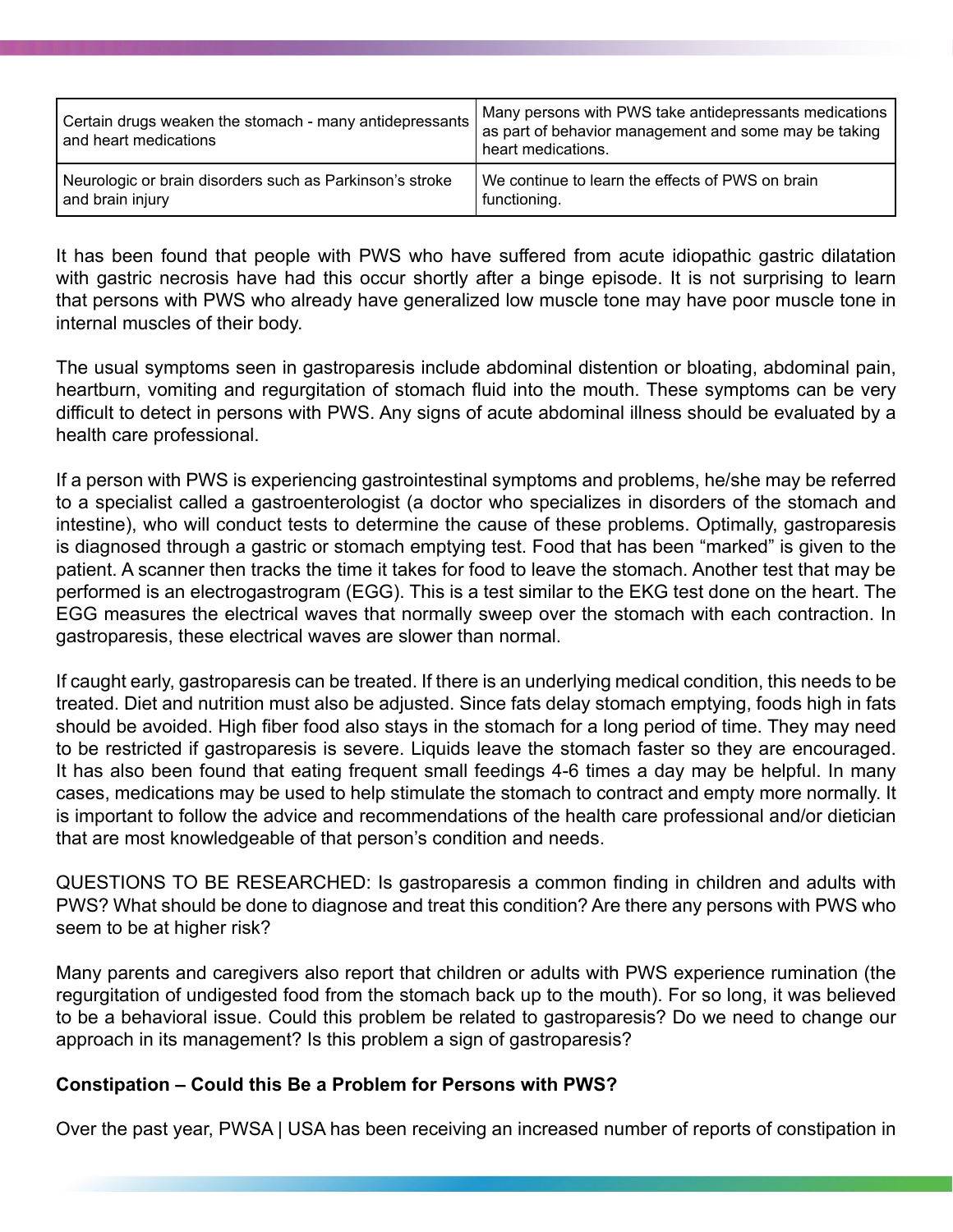children and adults with PWS. In many cases, this problem has been discovered by accident. Often, a large amount of stool has been noted in their intestines while having an x-ray or test done that is not specifically looking for this problem. So far, no research studies have been done to suggest or confirm if persons with PWS might be at higher risk. Intestines, like the stomach, are muscular organs which push its contents forward so that nutrients are broken down, absorbed and/or eliminated as part of the digestive process.

Constipation can be defined as infrequent passage of hard, dry stools or difficulty in evacuating stools. Ideally, a person should have a bowel movement every day or so, and it should be soft and bulky. There can be several causes for this problem. Some of the more common causes are summarized below.

**Common Causes for Constipation Lazy colon that does not contract properly and move the stool through the intestine (a "hypotonic" colon) Thyroid deficiency Low potassium level Certain medications such as those used to manage mood/behavior, pain, diuretics (water pills) Spastic colon Tumors or advanced diverticulosis Abuse of laxatives Disruption in normal routine – often seen when a person travels**

The longer stool remains in the colon, the greater the chance of it becoming hard and dry. As stool travels through the intestine, more and more water is absorbed, resulting in firmer, harder stool. When a person does not have adequate water intake, this can make this problem worse. Water and other fluids help to keep the stool moister and prevent this. If a person has a "lazy colon", it may be contracting; however, it may not be contracting strong enough to provide the person with adequate elimination of stool. In these situations, a person may be having a BM every day and still have a large quantity of stool remaining in their colon. This build-up can also cause over-distension of the colon. It can cause pressure – both forwards (toward the rectum) as well as backwards (toward the stomach). There has been a question as to whether this build-up of pressure in the colon may be adding to the problems in acute idiopathic gastric dilation and necrosis. Many persons who have suffered with this condition have also reported a problem with constipation.

The primary way constipation is diagnosed is by listening to a person's history and complaints. For many people with PWS, that reporting is often sketchy and incomplete. In the early years, parents may be assisting with toileting hygiene issues and see their child's stool. As they grow older and more independent, this is not the case. If a problem is suspected, the health care professional may perform a physical exam along with additional diagnostic testing. Blood testing may be done to rule out a thyroid or potassium deficiency. A barium x-ray may be performed; this is an x-ray using a contrast solution (barium) that is instilled with an enema into the lower intestine. Other tests such as a sigmoidoscopy or colonoscopy may be indicated. In both cases, a flexible lighted instrument is inserted into the rectum in order to view the intestine. The sigmoidoscopy allows the health care provider to view the rectum and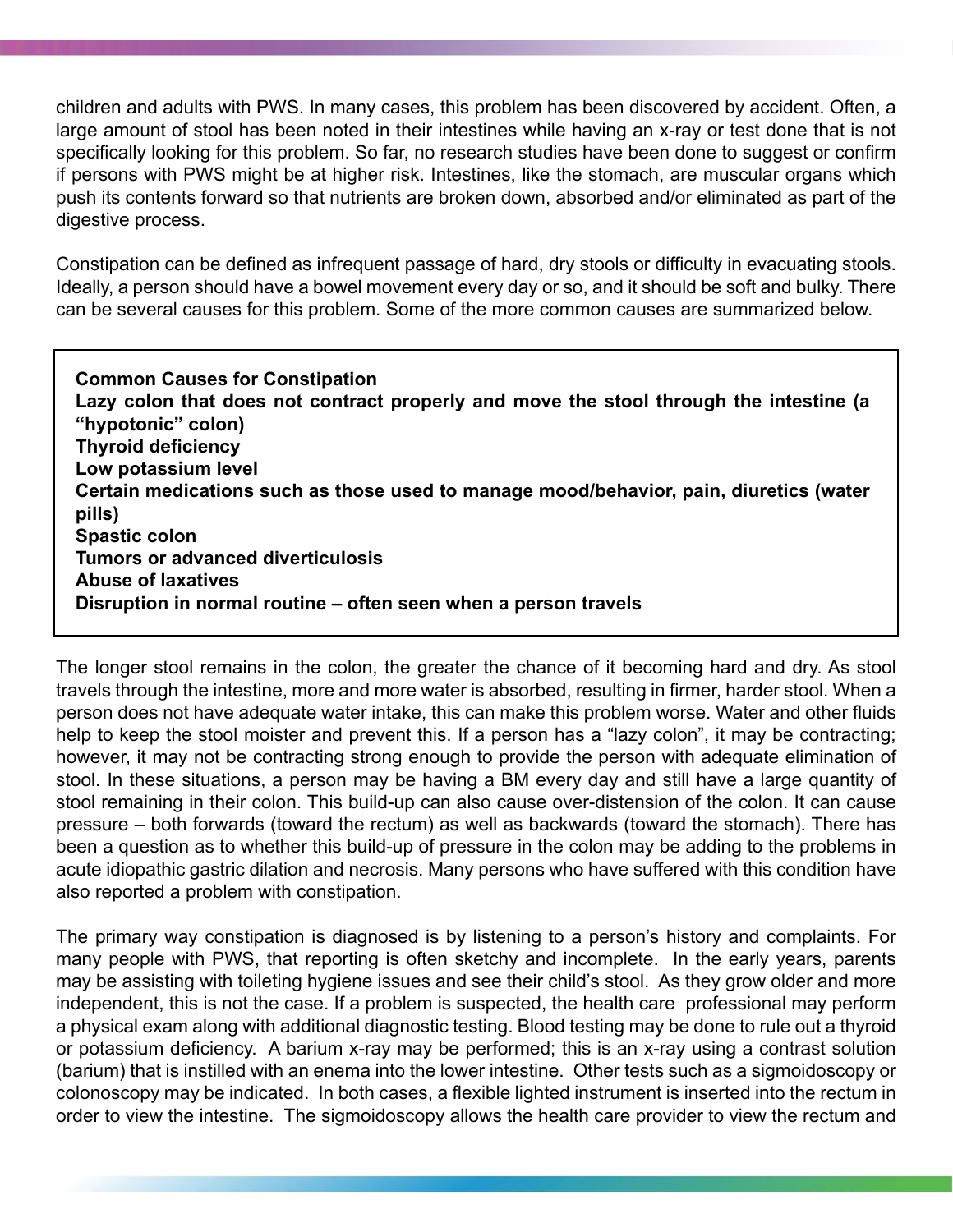lower descending colon. The colonoscopy is a more extensive test in which all of the large intestine can be viewed. If polyps (blood-filled growths that can often develop into cancer) are found, they can be removed and biopsied. Growths may be one of the more serious causative factors that should be ruled out. Treatment of constipation is dependent upon its cause. Once serious problems are eliminated, simple measures can be used.

### **Guidelines for Treating Constipation**

- Eat regularly (not usually a problem for persons with PWS)
- Drink plenty of water and fluids daily (often difficult for persons with PWS)
- Encourage regular walking and/or exercise
- Use a bathroom when the urge to have a BM occurs. If needed, set aside 15 minutes after a meal to sit on the toilet.
- Eat a diet of high fiber, fruits and vegetables (fresh is often better)
- Use laxatives and/or enemas as recommended by your health care provider. There are different kinds of laxatives that work on the intestine in different ways. Your provider can assist you in choosing the correct one. Overuse of laxatives can cause the colon to become dependent upon them.

QUESTIONS TO BE RESEARCHED: Are persons with PWS at higher risk for constipation? Do they have a tendency to have a "lazy colon"? Are they effectively and adequately emptying the colon? Can people with PWS prevent issues with constipation? If yes, what appears to be the most effective form of treatment? Does constipation predispose the development of acute idiopathic gastric dilatation with necrosis?

## **Hemorrhoids and Anal Fissures – Could This Help to Explain Rectal Irritation and Picking?**

Hemorrhoids are a common nagging disorder. They are dilated (enlarged) veins that occur in and around the anus and rectum. They may be internal (inside the rectal canal) or external (outside). They can cause some uncomfortable sensations and problems, including itching, irritation, bleeding and pain. If the hemorrhoids are external, they can often be seen as small protrusions from the anus. If they are internal, they may not be seen and a person may not be aware they have them. Conditions that can contribute to the development of hemorrhoids are poor bowel habits, constipation, diarrhea, obesity, pregnancy and straining during a bowel movement.

Anal fissures are small tears in the lining of the anus. They can result from a dry hard bowel movement that causes this tissue to break. They are also seen when a person experiences bouts of diarrhea or irritation. A fissure can be quite painful during and following a bowel movement. Bleeding and itching may also be associated with these. They can become infected so that an abscess or ulceration may develop. In such cases, fever, drainage and swelling may also be present.

Diagnosis of any rectal problem is primarily done by examination by a health care provider. Because of the presence of bleeding, further studies may be done to make sure other more serious conditions (colitis, Crohn's disease, polyps, and tumors) are ruled out. Many of these problems resolve with no treatment. However, symptomatic treatment is often helpful in minimizing the discomfort associated with these problems. Stool softeners help to reduce the pain in passing the stool. Medicated creams